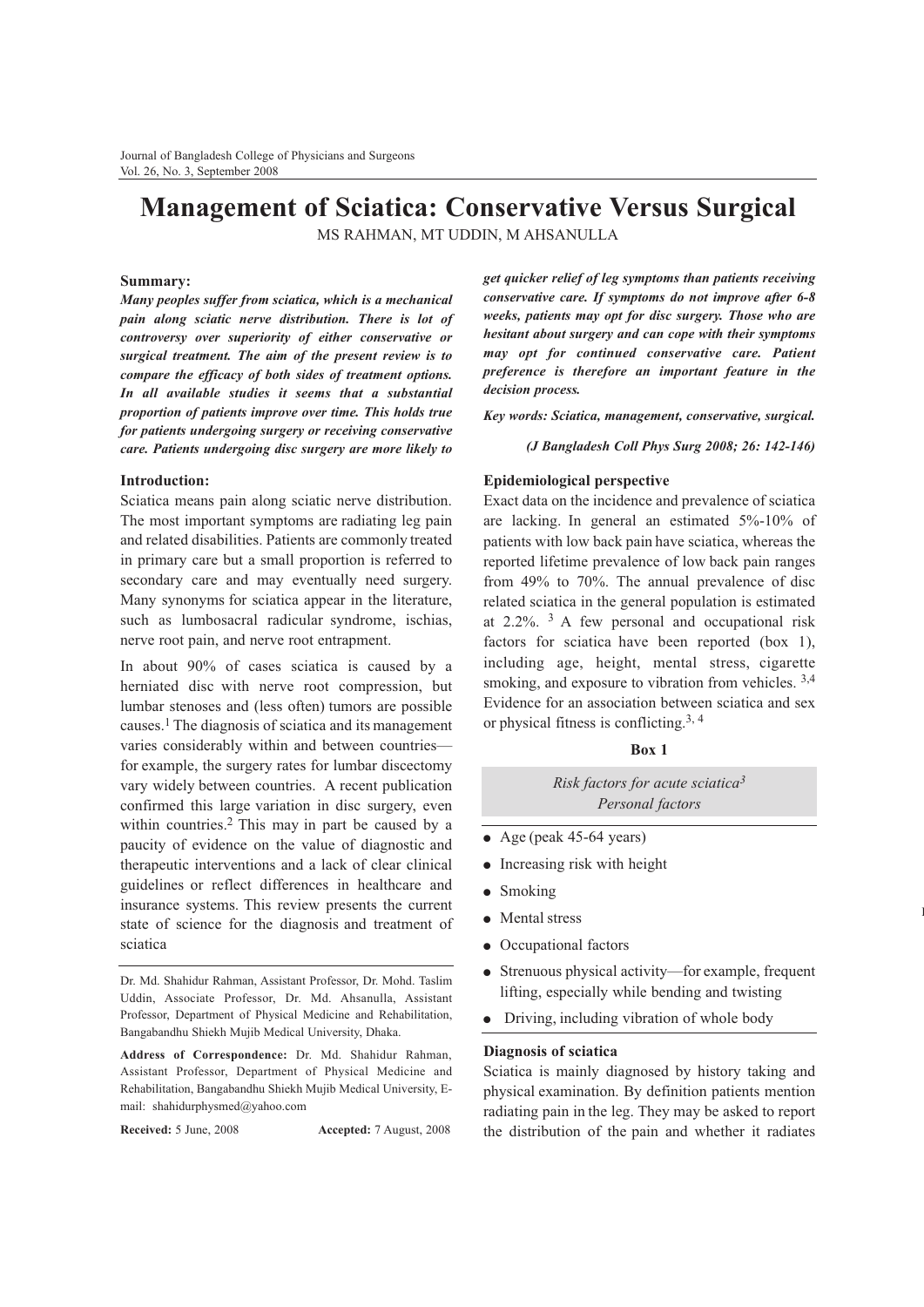below the knee and drawings may be used to evaluate the distribution. Sciatica is characterised by radiating pain that follows a dermatomal pattern. Patients may also report sensory symptoms.

Physical examination largely depends on neurological testing. The most applied investigation is the straight leg raising test or Lasègue's sign. Patients with sciatica may also have low back pain but this is usually less severe than the leg pain. The diagnostic value of history and physical examination has not been well-studied <sup>5</sup>. No history items or physical examination tests have both high sensitivity and high specificity. The pooled sensitivity of the straight leg raising test is estimated to be 91%, with a corresponding pooled specificity of 26%. <sup>6</sup> The only test with a high specificity is the crossed straight leg raising test, with a pooled specificity of 88% but sensitivity of only 29%. <sup>6</sup> Overall, if a patient reports the typical radiating pain in one leg combined with a positive result on one or more neurological tests indicating nerve root tension or neurological deficit the diagnosis of sciatica seems justified.

**Value of imaging** Diagnostic imaging is only useful if the results influence further management. In acute sciatica the diagnosis is based on history taking and physical examination and treatment is conservative (non-surgical). Imaging may be indicated at this stage only if there are indications or "red flags" that the sciatica may be caused by underlying disease (infections, malignancies) rather than disc herniation.

Diagnostic imaging may also be indicated in patients with severe symptoms who fail to respond to conservative care for 6-8 weeks. In these cases surgery might be considered and imaging used to identify if a herniated disc with nerve root compression is present and its location and extent. It is important as part of the decision to operate that the clinical findings and symptoms correspond well with the scan findings. This is especially relevant because disc herniations identified by computed tomography or magnetic resonance imaging are highly prevalent (20%-36%) in people without symptoms who do not have sciatica  $7 \text{ In}$  many people with clinical symptoms of sciatica no lumbar disc herniations are present on scans. 8,9 At present no one type of imaging method shows a clear advantage over others.

Although some authors favor magnetic resonance

imaging above other imaging techniques because computed tomography has a higher radiation dose or because soft tissues are better visualized, <sup>10, 11</sup> evidence shows that both are equally accurate at diagnosing lumbar disc herniation. <sup>12</sup> Radiography for the diagnosis of lumbar disc herniation is not recommended because discs cannot be visualized by X rays. 12

# **Course of acute sciatica**

In general the clinical course of acute sciatica is favorable and most pain and related disability resolves within two weeks. For example, in a randomized trial that compared non-steroidal antiinflammatory drugs with placebo for acute sciatica in primary care 60% of the patients recovered within three months and 70% within 12 months. <sup>13</sup> About 50% of patients with acute sciatica included in placebo groups in randomized trials of non-surgical interventions reported improvement within 10 days and about 75% reported improvement after four weeks. <sup>14</sup> In most patients therefore the prognosis is good, but at the same time a substantial proportion (up to 30%) continues to have pain for one year or longer. 13, <sup>14</sup>

# **Efficacy of conservative treatments for sciatica**

Conservative treatment for sciatica is primarily aimed at pain reduction, either by analgesics or by reducing pressure on the nerve root. A recent systematic review found that conservative treatments do not clearly improve the natural course of sciatica in most patients or reduce symptoms. <sup>15</sup> Adequately informing patients about the causes and expected prognosis may be an important part of the management strategy. However, educating patients about sciatica has not been specifically investigated in randomized controlled trials.

R

Box bellow summarizes the evidence of effectiveness for commonly available conservative treatments for sciatica, including injection therapy. Strong evidence of effectiveness is lacking for most of the available interventions. Little difference in effect on pain and functional status has been shown between bed rest and advice on staying active. <sup>16</sup> As a result of this finding, bed rest—for a long time the mainstay of treatment for sciatica—is no longer widely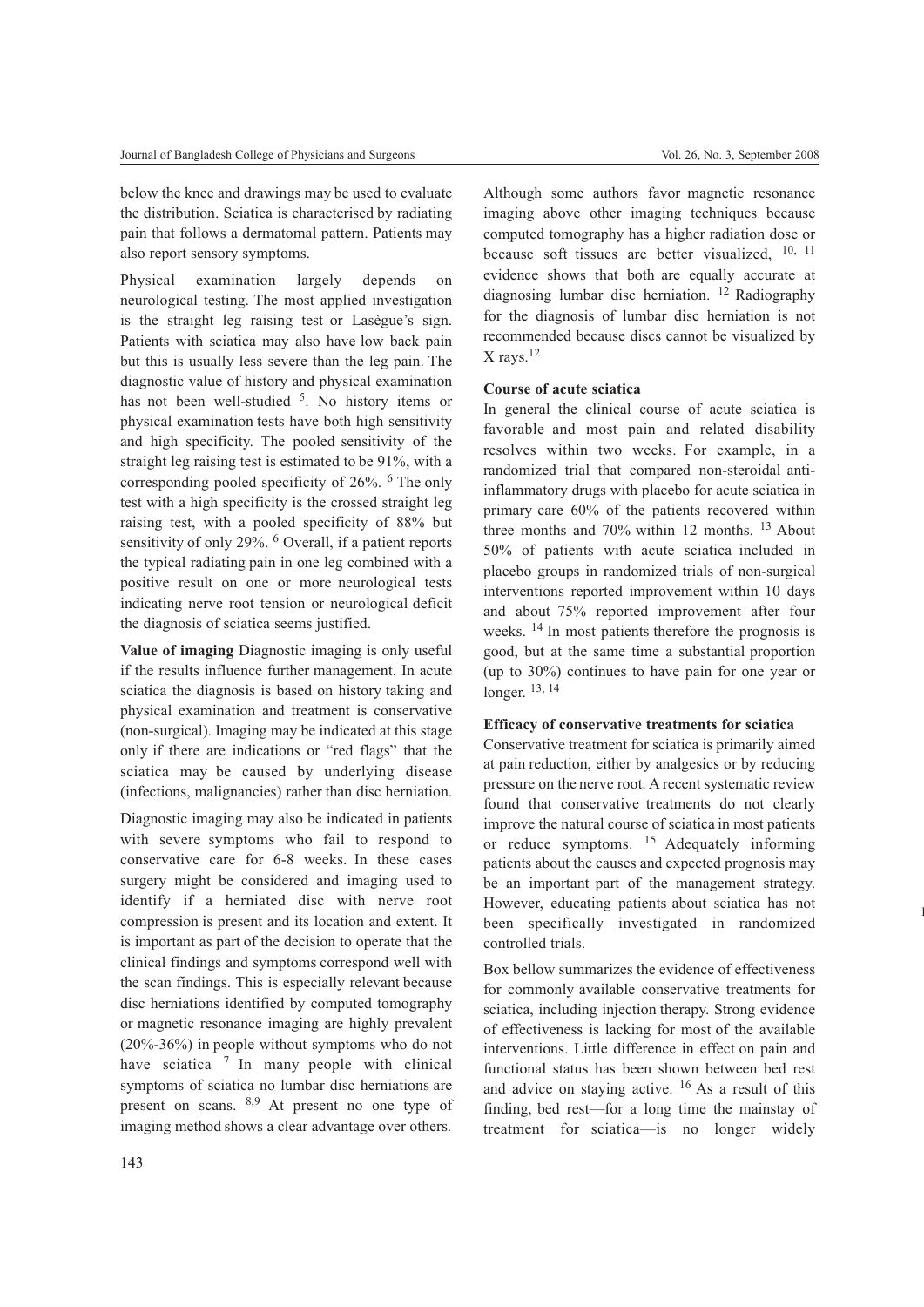recommended. Analgesics, non-steroidal antiinflammatory drugs, and muscle relaxants do not seem to be more effective than placebo in reducing symptoms. Evidence for opoids and various compound drugs is lacking. A systematic review reported that no evidence exists for traction, nonsteroidal anti-inflammatory drugs, intramuscular steroids, or tizanidine being superior to placebo. <sup>14</sup> This review suggested that epidural injections of steroid might be effective in patients with acute sciatica. <sup>14</sup> However a more recent systematic review of a larger number of randomized trials reported that there was no evidence of positive short-term effects of corticosteroid injections and that the long-term effects were unknown. <sup>15</sup> The same systematic review reported that active physical therapy (exercises) seemed not to be better than inactive (bed rest) treatment and other conservative treatments, such as traction, manipulation, hot packs, or corsets). <sup>15</sup>

#### **Box-2**

*Levels of evidence for conservative treatments for sciatica16*

- Bed rest (trade-off)
- Staying active, in contrast to bed rest (likely to be beneficial)
- Analgesics or non-steroidal anti-inflammatory drugs, acupuncture, epidural steroid injections, spinal manipulation, traction therapy, physical therapy, behavioural treatment, multidisciplinary treatment (unknown effectiveness)

# **Role of surgery in sciatica**

Surgical intervention for sciatica focuses on removal of disc herniation and eventually part of the disc or on foraminal stenosis, with the purpose of eliminating the suspected cause of the sciatica. Treatment is aimed at easing the leg pain and corresponding symptoms and not at reducing the back pain. Consensus is that a cauda equina syndrome is an absolute indication for immediate surgery. Elective surgery is the choice for unilateral sciatica. Until recently only one relatively old randomized trial was available that compared surgical intervention with conservative treatment for patients with sciatica. <sup>17</sup> This study showed that surgical intervention had better results after one year, whereas after four and 10 years of follow-up no significant differences were found. <sup>17</sup> A Cochrane review summarized the available randomized clinical trials evaluating disc surgery and chemonucleolysis.  $18$ . In chemonucleolysis the enzyme chymopapain is injected in the discus with the purpose of shrinking the nucleus pulposus. The review reported better results with disc surgery than with chemonucleolysis in patients with severe sciatica of relatively long duration varying from more than four weeks to more than four months. Chemonucleolysis was more effective than placebo. Indirectly therefore the review suggested that disc surgery is more effective than placebo. On the basis of data from three trials the authors concluded that evidence is considerable that surgical discectomy provides effective clinical relief for carefully selected patients with sciatica as a result of lumbar disc prolepses that fails to resolve with conservative care. A recent review came to the same<br>conclusion. <sup>19.</sup> The Cochrane review further The Cochrane review further concluded that the long-term effects of surgical intervention are unclear and that evidence on the optimal timing of surgery is also lacking. 18.

# **Comparing disc surgery with conservative treatment**

Two additional randomized controlled trials have been published comparing disc surgery with conservative treatment. One trial (n=56) compared microdiscectomy with conservative treatment in patients who had had sciatica for six to 12 weeks. <sup>20</sup> Overall, no significant differences were found for leg pain, back pain, and subjective disability over two years of follow-up. Leg pain; however, seemed to initially improve more rapidly in patients in the discectomy group. The large spine patient outcomes research trial (a randomized trial) and related observational cohort study was carried out in the United States. 21, <sup>22</sup> Patients with sciatica for at least six weeks and confirmed disc herniation were invited to participate in either a randomized trial or an observational cohort study. Patients in the trial were randomized to disc surgery or to conservative care. Patients in the cohort study received disc surgery or conservative care based on their preference. In the randomized trial (n=501) both treatment groups improved substantially over two years for all primary

R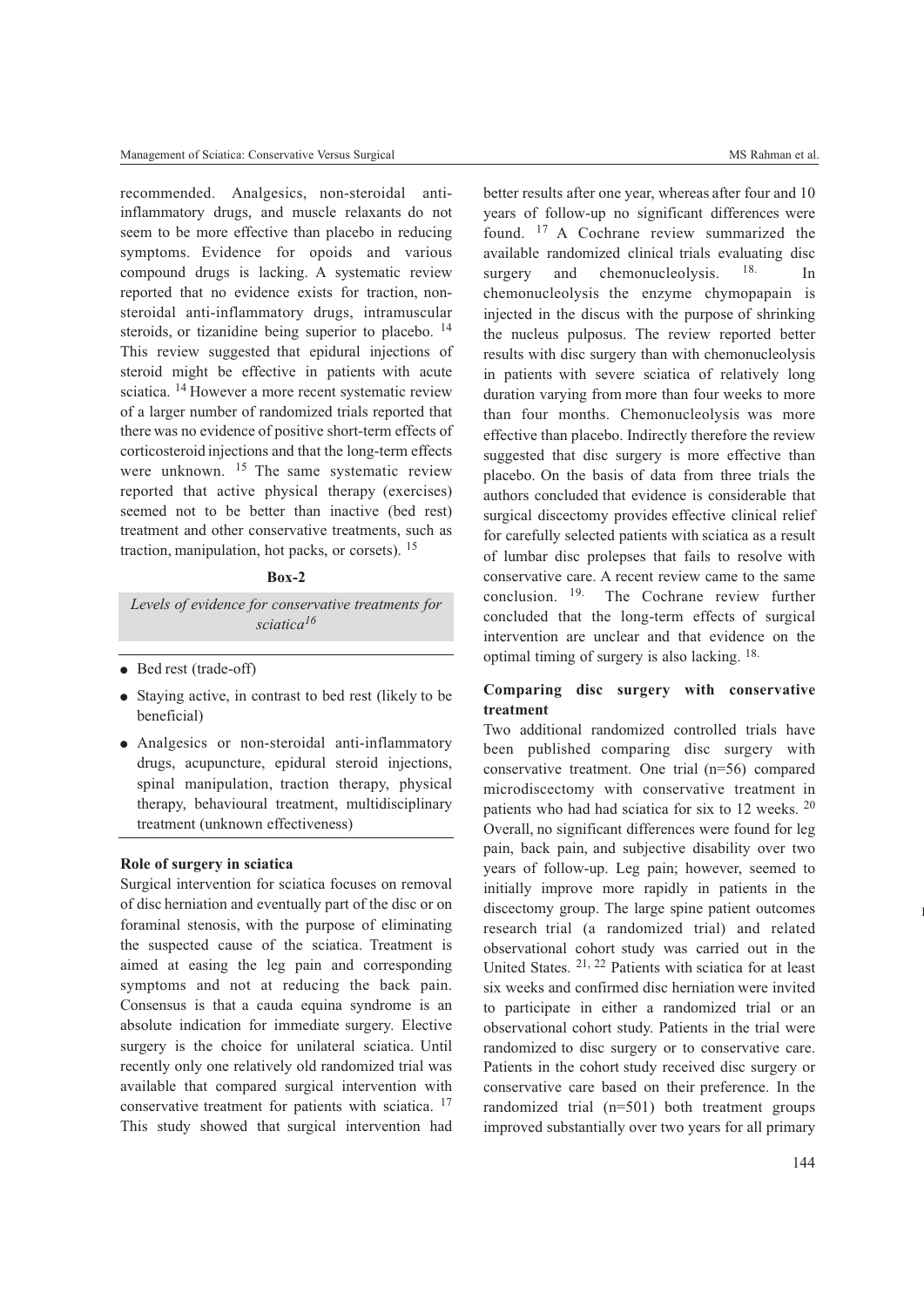and secondary outcome measures. Small differences were found in favour of the surgery group, but these were not statistically significant for the primary outcome measures. Only 50% of the patients randomized to surgery received surgery within three months of inclusion compared with 30% randomized to conservative care. After two years of follow-up 45% of patients in the conservative care group underwent surgery compared with 60% in the surgery group. <sup>21</sup> The observational cohort included 743 patients. Both groups improved substantially over time, but the surgery group showed significantly better results for pain and function compared with the conservative group. The authors did mention caution in interpreting the findings because of potential confounding by indication and because outcome measures were self reported. <sup>22</sup> The results indicate that both conservative care and disc surgery are relevant treatment options for patients with sciatica of at least six weeks' duration. Surgical intervention may provide quicker relief of symptoms compared with conservative care, but no large differences have been found in success rate after one or two years of follow-up. Patients and doctors may thus weigh the benefits and harms of both options to make individual choices. This is especially relevant because patients' preference for treatment may have a direct positive influence on the magnitude of the treatment effect.

# **Recommendations in clinical guidelines**

Although in many countries clinical guidelines are available for the management of non-specific low back pain this is not the case for sciatica. <sup>23</sup> After excluding specific diseases on the basis of red flags, sciatica is diagnosed on the basis of history taking and physical examination. Initial treatment is conservative, with a strong focus on patient education, advice to stay active, continuing daily activities, and adequate treatment for pain. In this phase imaging has no role. Referral to a medical specialist—for example, neurologist, rheumatologist, and spine surgeon—is indicated in patients whose symptoms do not improve after conservative treatment for at least 6-8 weeks. In these referred cases surgery may be considered. Immediate referral is indicated in cases with a cauda equina syndrome. Acute severe paresis or progressive paresis is also reasons for referral within a few days.

# **Future research**

More information is needed on the importance of clinical signs and symptoms for the prognosis of sciatica and the response to treatment. This includes the value of size and location of the disc herniation, visible nerve root compression, sequestration, and the results of history taking and physical and neurological examinations. Subgroup analysis in a Finnish trial showed that discectomy was superior to conservative treatment in patients with disc herniation at L4-5. <sup>24</sup> No strong evidence exists for or against the efficacy of many of the available conservative treatments. Much progress can be achieved here. Questions remain about the efficacy of analgesics for sciatica and the value of physical therapy and of patient education and counseling. No trial has yet evaluated the effectiveness of behavioral treatment and multidisciplinary treatment programmes.

Tumor necrosis factor has been identified in animal and human studies as one factor in the development of sciatica. 24,25 The first randomized trial evaluating a tumor necrosis factor antagonist in patients with sciatica did not find a positive result. <sup>26</sup>

## **Conclusion:**

More evidence-based information has become available on the efficacy of surgical care compared with conservative care for patients with sciatica. Although evidence is limited, initial findings suggest no important differences in long term (one or two years) effect between these two approaches. This finding may be partly explained by patients who initially received conservative care later undergoing disc surgery. In all available studies it seems that a substantial proportion of patients improve over time. This holds true for patients undergoing surgery or receiving conservative care. Patients undergoing disc surgery are more likely to get quicker relief of leg symptoms than patients receiving conservative care. If symptoms do not improve after 6-8 weeks patients may opt for disc surgery. Those who are hesitant about surgery and can cope with their symptoms may opt for continued conservative care. Patient preference is therefore an important feature in the decision process.

R

Since the mid-1990s a switch has occurred in the management of sciatica from passive treatments, such as bed rest, to a more active approach, with patients being advised to continue their daily activities as